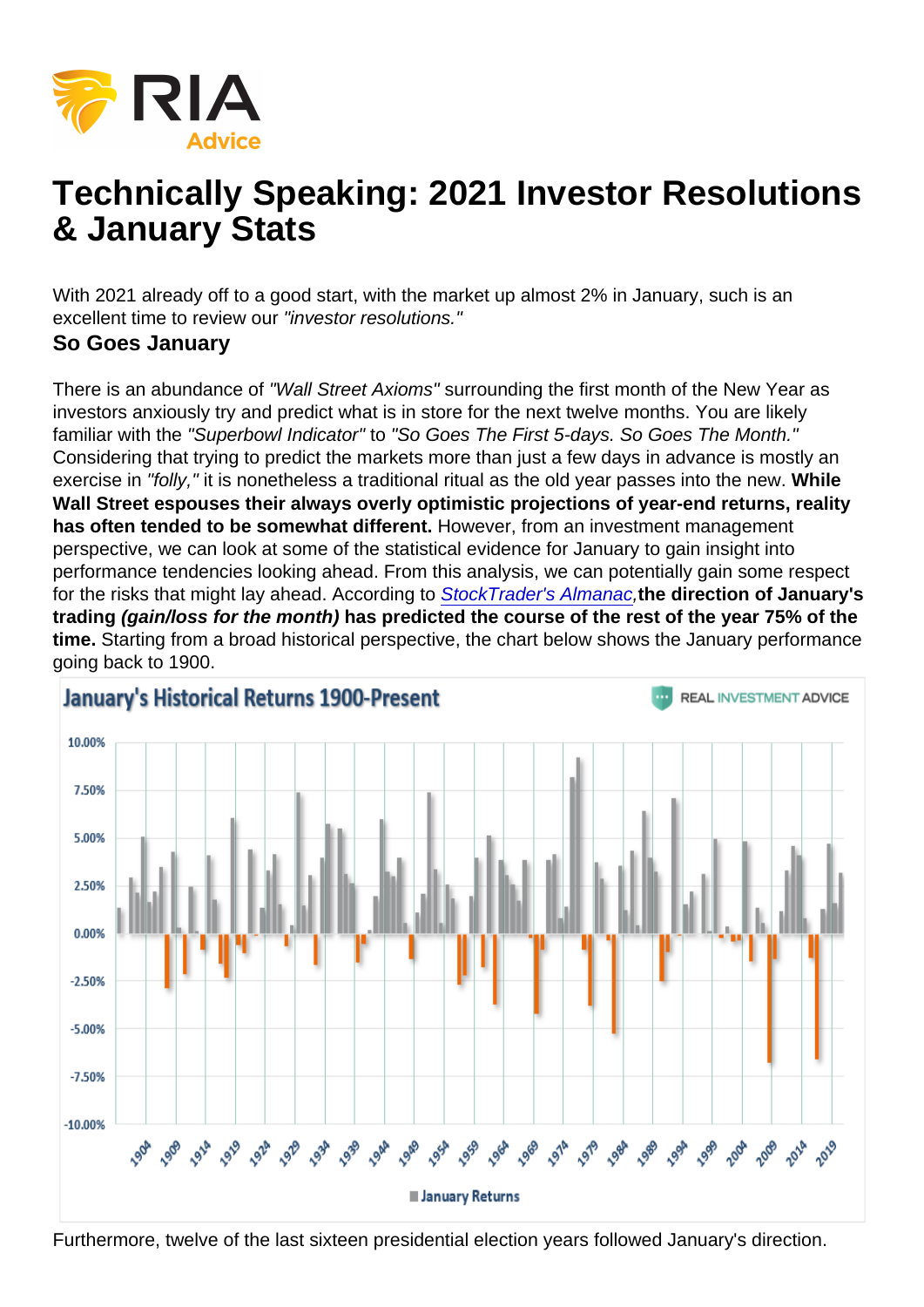Speaking of Presidential election years, the first year of a new President statistically has the lowest average return rate with roughly a coin toss of being a positive year.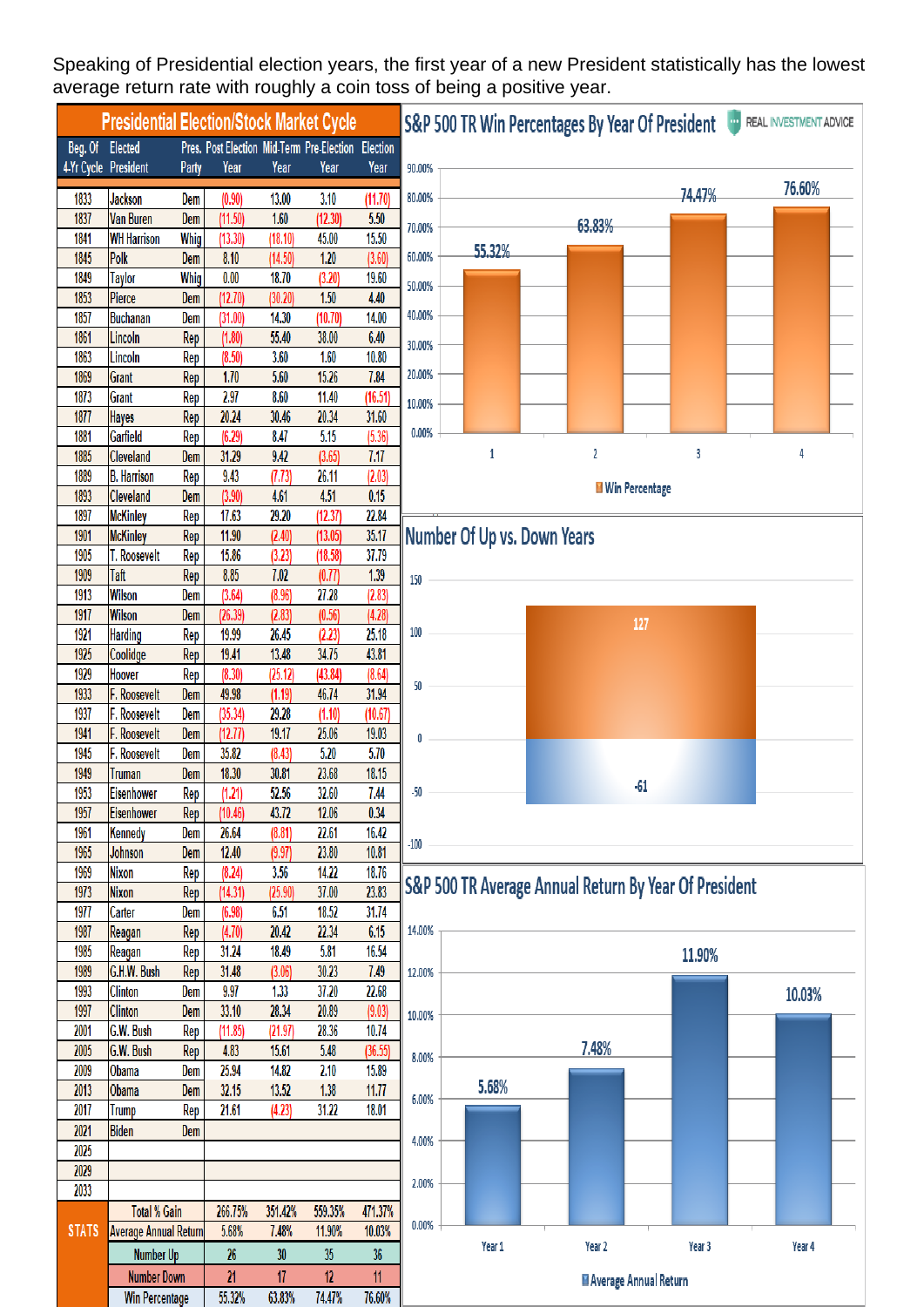### Digging In

The table and chart below show the statistics by month for the S&P 500. As you will notice, there are some significant outliers like August with a 50% one-month return. These anomalies occurred during the 1930s following the crash of 1929.

The critical point is that January tends to be one of the best return months of the year. Interestingly, the first week of January has already surpassed the historical average and median monthly returns.

January also holds the title for the most favorable return months, followed only by December and April.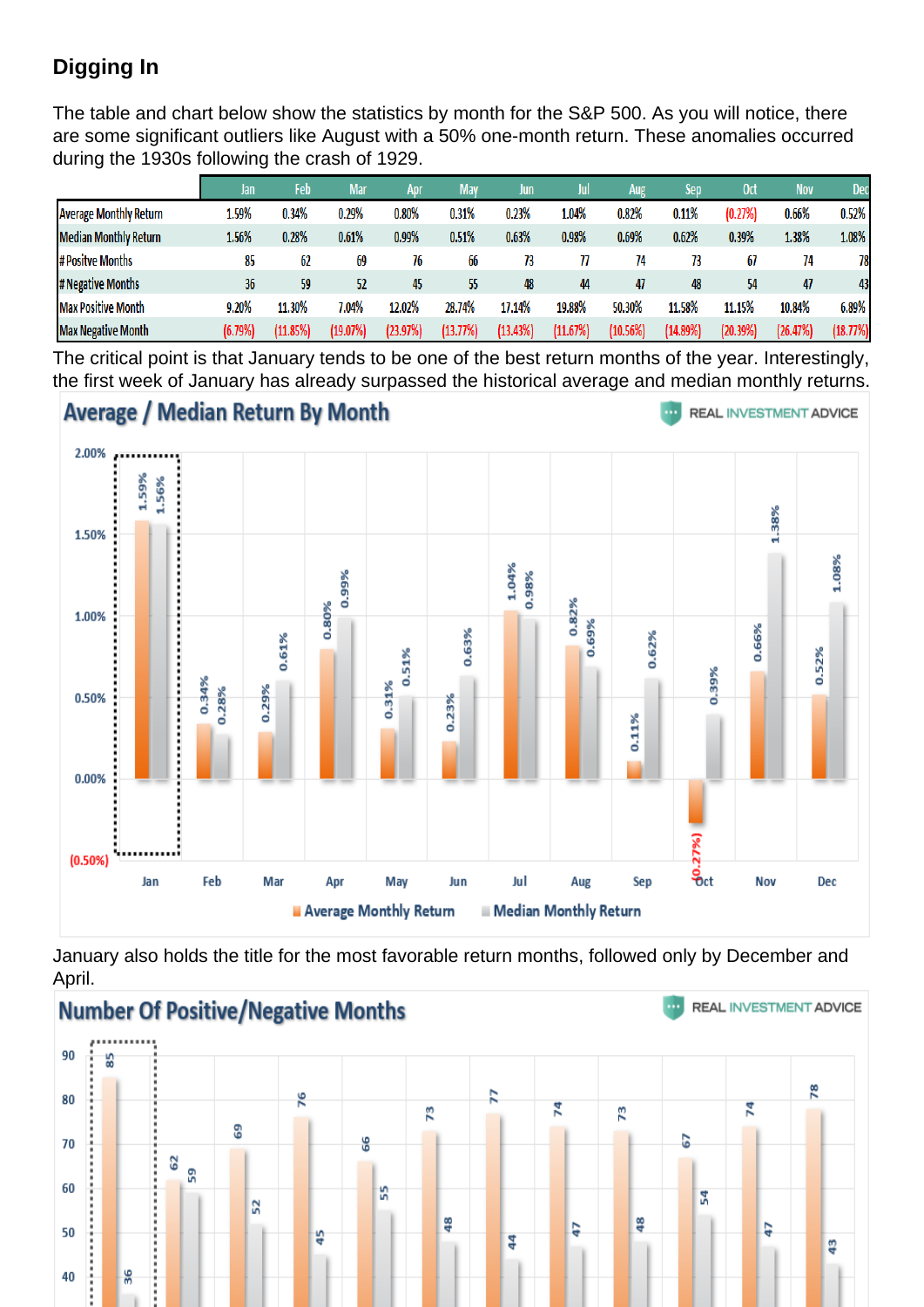But January is not always a winner. While the statistical odds are high, particularly after a strong start, it does not always end that way. It is worth noting that while January's maximum positive return 9.2%, the maximum drawdown for the month was the lowest for all months at -6.79%.

#### An Overly Excited Beginning

While I don't directly make asset allocation decisions based on monthly returns from a portfolio [management perspective, the statistical weight of evidence suggests a couple of things w](https://realinvestmentadvice.com/wp-content/uploads/2021/01/Citi-Euphoria-Index-2020.png)orth considering. The odds of January being a positive month greatly outweigh those of it being negative . With the market already extremely extended, overbought, and euphoric, a mid-month reversal would not be surprising. The panic/euphoria index is at an all-time high.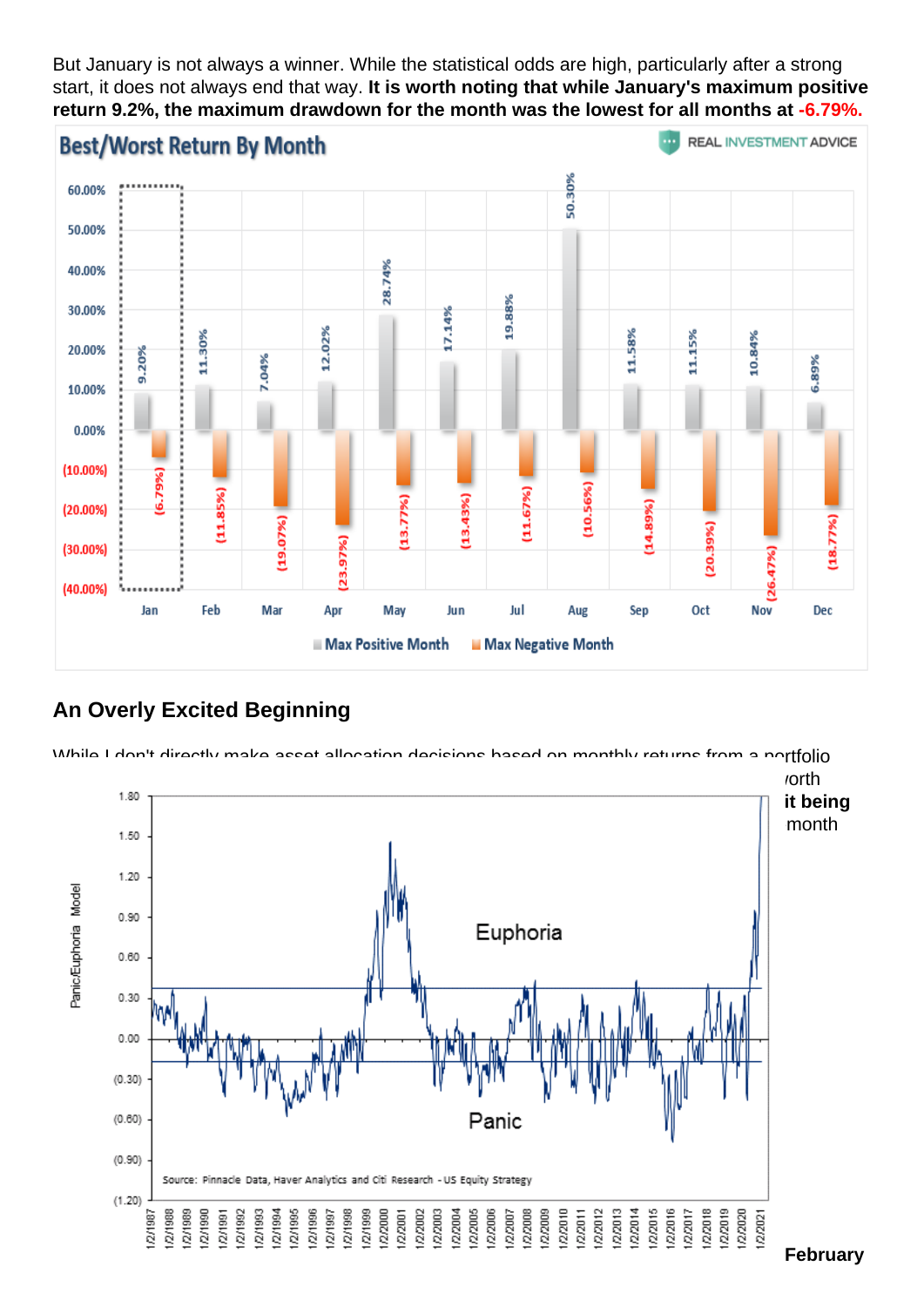is potentially a different animal with only 50/50 odds of being positive. So, with investors overly allocated to equities, leveraged, and unhedged, the potential for a negative catalyst to spark a reversion is high. Speaking of leverage, whenever margin debt has spiked sharply from its 12 month low, such has usually been associated with short- to intermediate-term market peaks.

Importantly, given the length of the [uninterrupted bull market run](https://realinvestmentadvice.com/macroview-march-was-a-correction-bear-market-still-lurks/) from 2009 to the present, the risks are mounting the current bull market cycle has [entered into the "mania" phase.](https://realinvestmentadvice.com/technically-speaking-sp-500-trading-at-historical-extremes/) Such fundamental realities suggest a more conservative approach to investment allocations.

The Battle Of Wits

"Wait, so you are saying January tends to be a good month, but it could correct."

Yes. The dichotomy reminds me of the scene from "The Princess Bride" where the "Sicilian" is in a "Battle Of Wits" with "The Dread Pirate Roberts." While it may seem confusing for investors, it comes down to time frames.

For short-term traders, the odds are high that January will post a positive trading month, therefore, allocations should remain tilted towards equity related exposure. If you are a nimble trader and can adjust for the swings in the market, the "odds are in your favor." For longer-term investors, particularly those that are nearing retirement, risks are mounting for at least a short-term correction. Such potential outcomes suggest a more cautious approach to equity allocations in portfolios.

No one knows about "mania driven markets" is how long the mania will last. It is often the case that they tend to last longer than you would logically expect. Such is why it is vital to have a set of guides to follow. As we kick off the New Year, it is an excellent time to set out our "investing resolutions" for the year.